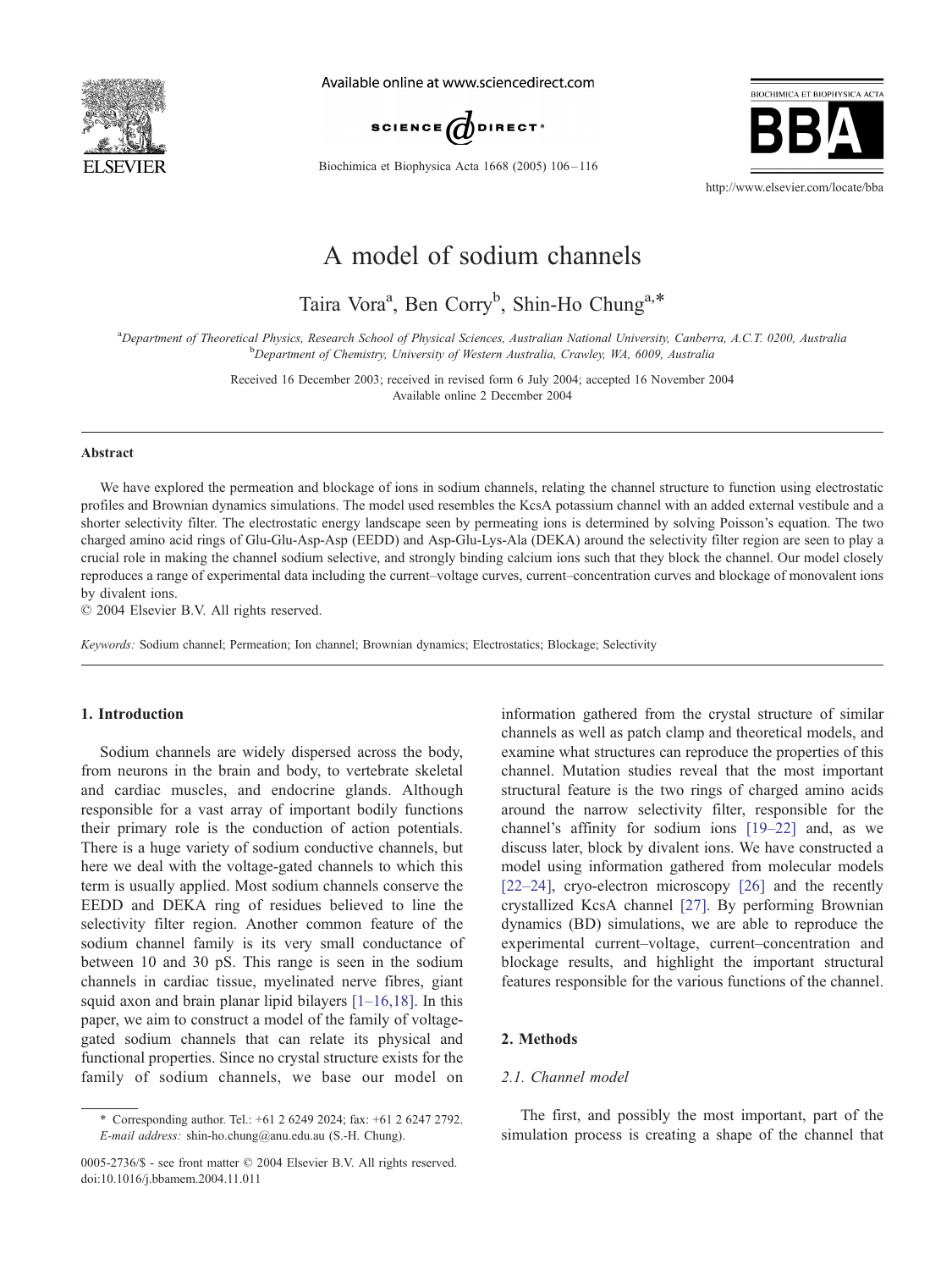<span id="page-1-0"></span>

Fig. 1. Sodium channel model. The sodium channel model is generated by rotating each curve by 180°. The points marked by the triangles and circles around the selectivity filter represent the position of the two rings of EEDD and DEKA residues, respectively. The squares correspond to the negative dipoles at the end of the protein.

resembles its structure. We base our model on the gross structure of the KcsA channel [\[27\].](#page-10-0) However, as seen in Fig. 1A, we shorten the length of the selectivity filter to be only about  $4 \text{ Å}$  and add a funnel-shaped extracellular vestibule formed by the P loops near the extracellular side of the protein with a radius of  $r=14$  Å. The shape and dimensions were adopted from molecular models presented by Guy and Durell [\[24\]](#page-10-0) and Lipkind and Fozzard [\[25\].](#page-10-0) The narrowest region of our model is the selectivity filter, the radius of which is set to  $r=2.2$  Å. This value is chosen to correspond to the minimum cross-sectional area suggested by examining the permeability of various organic cations [\[28\].](#page-10-0) The total length of the channel is  $53 \text{ Å}$  with a large intracellular entrance (similar to that of KcsA) of diameter 9 A near the intracellular mouth.

Changing any of these parameters has an acute affect on the conductance properties of the channel. For example, enlarging the diameter of the inner pore to  $10 \text{ Å}$  dramatically increases the outward current, as intracellular sodium ions find it easier to enter the channel due to smaller repulsive image forces from the dielectric boundary. Also, when the diameter of the central chamber, currently set at  $12 \text{ Å}$ , is increased, the current becomes highly asymmetric with the outward current much higher than the inward current. Thus, once the gross features of the channel are specified, only a small range of possible dimensions can reproduce experimental data.

As we do not have the detailed atomic structure of the protein, rather than including all the partial charges of the protein atoms, we include only a selection of important charges as has been done successfully in previous models of potassium and calcium channels [\[29,30\].](#page-10-0) There are two important rings of charged amino acid residues believed to line the selectivity filter as mutations of these significantly

affect the conductance and selectivity of the channel [\[19–](#page-10-0) 22]. We model these as point charges placed  $1 \text{ Å}$  behind the channel boundary. The outer ring of EEDD residues lies at  $z=18.5$  Å and the inner ring of DEKA residues lies at  $z=14$ A. Determining the charge state of these residues is not straightforward in the complex channel environment. We expect the positive lysine residue in the inner ring to be fully charged, but one or more of the other negatively charged residues may become protonated. To determine the most likely charge state of the channel, we calculate the current passing through the channel with various combinations of charges on these rings. To do this, we hold the charge on one ring constant while varying the charge on the other. An example of this is shown in Fig. 2. In Fig. 2A we hold the charge on the outer ring fixed at  $-3.8 \times 10^{-19}$  C and



Fig. 2. Influence of partial charges on channel conductance. The magnitude of current passing through the channel for each charge combination obtained from simulations at  $+106$  mV (filled symbols) and  $-94$  mV (open symbols). (A) The total charge of the inner ring of DEKA residues is varied between  $-0.3 \times 10^{-19}$  and  $-1.3 \times 10^{-19}$  C while the outer ring of EEDD residues is kept fixed at  $-3.8 \times 10^{-19}$  C. (B) The total charge of the outer ring of EEDD residues is varied between  $-1.0 \times 10^{-19}$  and  $-4.4 \times 10^{-19}$  C while inner ring is fixed at  $-1.0 \times 10^{-19}$  C.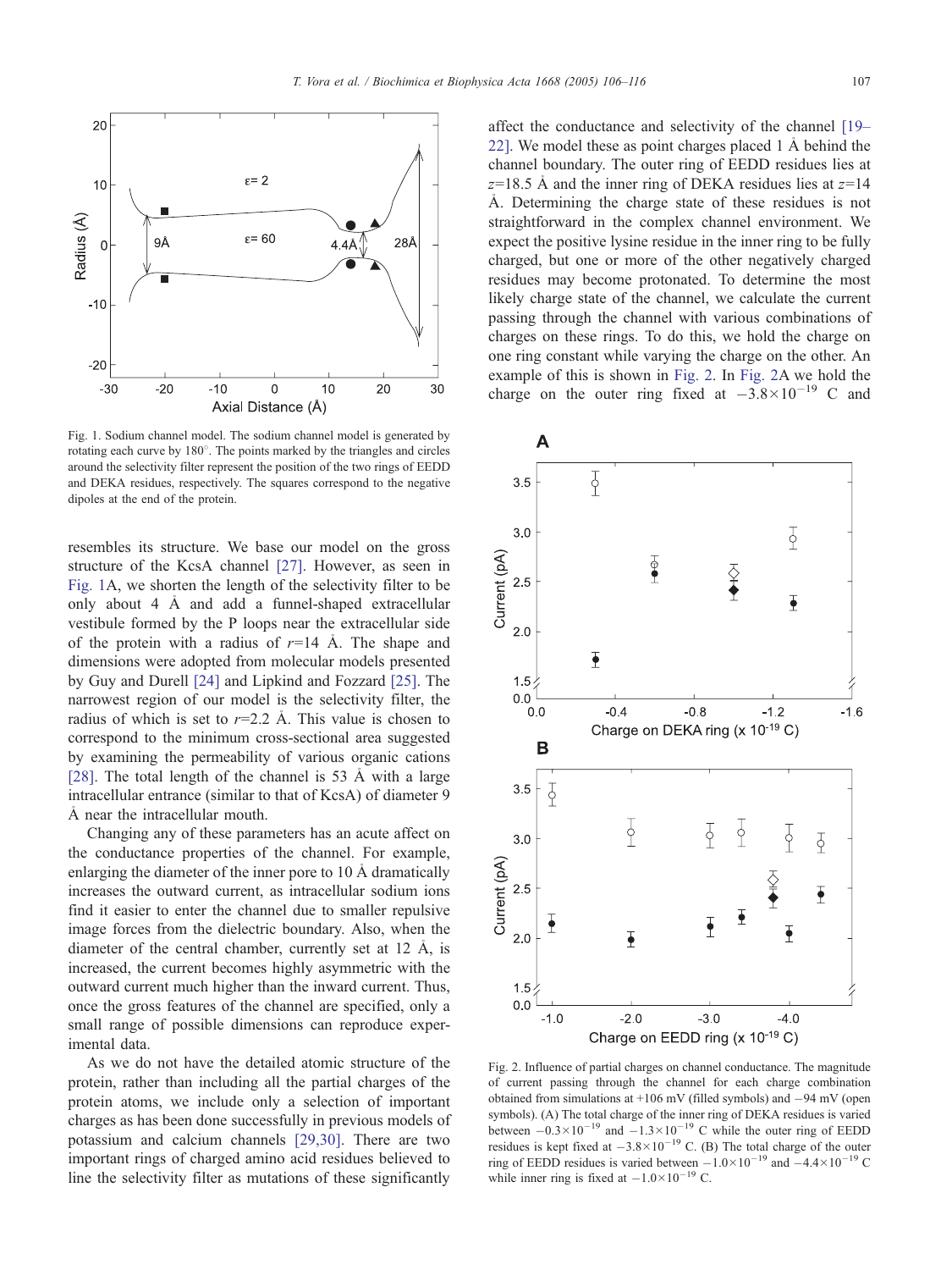systematically vary the charge on the inner ring. The total current passing through the channel at  $+106$  and  $-94$  mV is shown by the filled and open symbols, respectively. Similarly, in [Fig. 2B](#page-1-0) we hold the charge on the inner ring fixed at  $-1 \times 10^{-19}$  C and calculate the current passing through the channel while varying the charge on the outer ring.

Using this method, we find that the best agreement with experimental data (i.e., symmetric currents of the correct magnitude) is obtained when on average two of the residues are protonated. In particular, the best results are obtained when the outer ring has a total charge of  $-3.8 \times 10^{-19}$  C and the inner ring a charge of  $-1 \times 10^{-19}$  C, indicated by filled and open diamonds in [Fig. 2.](#page-1-0) These charges are spread evenly across the residues in each ring so that the four negatively charged residues in the outer ring each have charges of  $-0.95 \times 10^{-19}$  C, while the aspartate and glutamate residues of the inner ring both have a charge of  $-1.3\times10^{-19}$  C. A number of combinations of charge per ring were tried in addition to those shown in [Fig. 2](#page-1-0) but they only enforced the fact that the combination stated above is unique. While a few other combinations do succeed in reproducing the experimental conductance, we found that of the combinations we tried, only this one could qualitatively reproduce the block of sodium current by calcium ions described later.

Four dipole charges of  $0.6 \times 10^{-19}$  C each are also introduced at the intracellular pore end of the channel with their negative ends facing the channel to represent the macroscopic helix dipoles. These dipoles aid the entry of ions into the narrow intracellular end of the channel. Therefore, we conclude that only a very small range of charge positions and magnitudes can reproduce the experimental data of conductance, current–concentration and blocking by divalent ions.

#### 2.2. Simulation details

Once a model channel has been created, we perform BD simulations to obtain the channel conductance. In these simulations, we place a number of Na and Cl ions in reservoirs attached to either end of the channel to represent the intracellular and extracellular space. We then simulate the motion of the ions under the influence of electric, random and frictional forces using the Langevin equation,

$$
m_i \frac{d\mathbf{v}_i}{dt} = -m_i \gamma_i \mathbf{v}_i + \mathbf{F}_R(t) + q_i \mathbf{E}_i + \mathbf{F}_S
$$
 (1)

The first term on the right describes the frictional force experienced by an ion as it attempts to move through a fluid with a frictional coefficient of  $m_i\gamma_i$ . The second term,  $F_R(t)$ , is a random force arising from collisions of the ions with water molecules that are not treated explicitly in our simulations. The last term  $\mathbf{F}_\text{S}$  is a short-range force term that includes short range ion–ion and ion–wall interactions [\[29\].](#page-10-0)

The electrical force acting on an ion,  $q_i$ **E**<sub>i</sub>, includes the potential applied across the channel as well as the Coulomb interaction between the ions and the fixed charges in the protein, and the image charges induced along the water– protein boundaries. These electrical forces can be calculated by solving Poisson's equation:

$$
\varepsilon_0 \nabla \left[ \varepsilon(\mathbf{r}) \nabla \phi(\mathbf{r}) \right] = -\rho(\mathbf{r}) \tag{2}
$$

in which  $\varepsilon(\mathbf{r})$ ,  $\phi(\mathbf{r})$ , and  $\rho(\mathbf{r})$  are the space-dependent dielectric constant, electric potential and charge density. This equation can be solved analytically for only a handful of channel shapes, and for the model used here a numerical iterative 'boundary element' technique is used [\[32,33\].](#page-10-0) To do this computation a dielectric constant of  $\varepsilon$ =2 is assigned to the channel protein and  $\varepsilon$ =60 to the water in the channel and reservoirs [\[31,37\].](#page-10-0) Although a value of 80 should be assigned to the bulk solution in the reservoirs, this causes problems for the numerical solutions as ions cross the dielectric boundary to enter the channel. Thus, an artificial Born energy barrier is introduced at the entrance and exit of the channel to compensate for this [\[31,37\].](#page-10-0)

We implemented the Langevin equation using an algorithm devised by van Gunsteren et al. [\[35,36\].](#page-10-0) A time step of 100 fs is used to trace the path of ions through the channel and a larger time step of 2 ps for ions in the reservoirs. To save calculating the forces on every ion at every step during the simulation, many of the force components are pre-calculated for various ion configurations and stored in lookup tables [\[31\].](#page-10-0) Once the forces are calculated for a given configuration, new positions are calculated for each ion to give their location 2 ps later, and this entire procedure is repeated. The current is determined by counting the number of ions traversing the channel in a given period.

To obtain concentrations of 200 mM used in much of this study, 14 pairs of Na and Cl ions are placed in each reservoir. The number of ions was increased or decreased in order to simulate higher or lower concentrations keeping the size of the reservoirs fixed for all simulations. The values of the physical parameters used in the simulations are given in Table 1. Diffusion coefficients of 0.1 and 0.3 times the bulk value for sodium were used in the outer vestibule and the narrower section  $(27\text{m/s})$  and the intracellular chamber  $(10 \ge z \ge -25 \text{ Å})$  of the channel, respectively, as suggested by molecular dynamics studies of narrow channels [\[34\].](#page-10-0) Corresponding values of 0.15 and 0.4 were used for calcium.

In all the simulations involving mixtures of NaCl and  $CaCl<sub>2</sub>$  in the reservoirs, concentrations of 200 mM and 110

| ×<br>I |  |
|--------|--|
|--------|--|

|                               | $Na+$                 | $Ca^{2+}$           | $Cl^-$                         |
|-------------------------------|-----------------------|---------------------|--------------------------------|
| Mass $(kg)$                   | 3 $8 \times 10^{-26}$ | $6.6\times10^{-26}$ | 5 9 $\times$ 10 <sup>-26</sup> |
| Bulk diffusion $(m^2 s^{-1})$ | $1.33 \times 10^{-9}$ | $0.79\times10^{-9}$ | $2.03 \times 10^{-9}$          |
| Ionic radii (Å)               | 0.95                  | 0.99                | 1.81                           |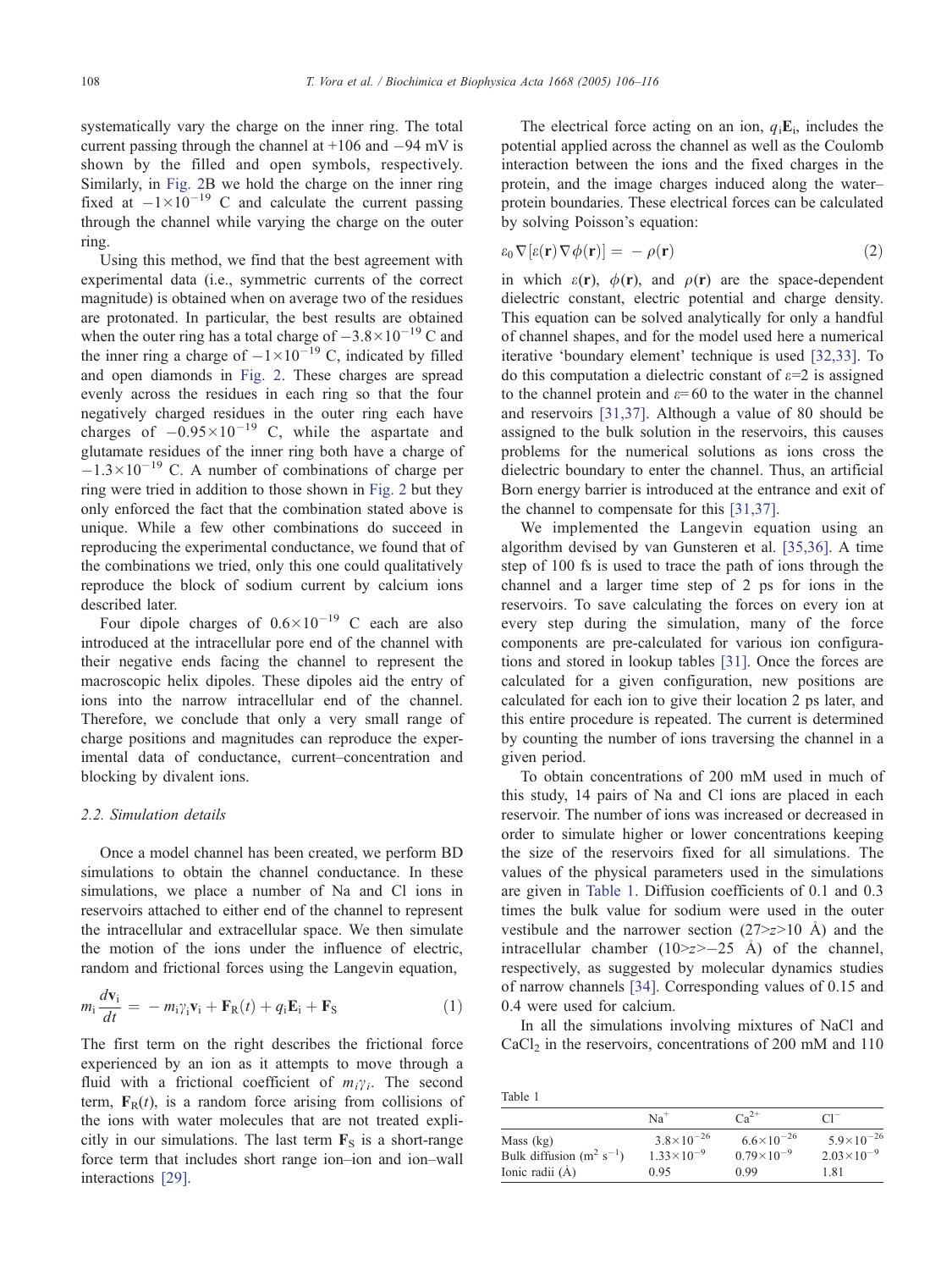<span id="page-3-0"></span>mM were used, with nine and five pairs of each species. The simulation results have been compared to experimental results obtained by French et al. [\[16\],](#page-10-0) but we only hope to make a qualitative comparison. Performing simulations with lower concentrations of calcium, such as experimental concentrations of 10 mM, is difficult as it involves taking very few pairs of ions and very large reservoir sizes. This increases the simulation time, as very many  $Na<sup>+</sup>$  and  $Cl$ must also be present, and makes it harder to gain statistically reliable results as interactions between the calcium ions and the channel become rarer. The intention of these results is to discuss the general agreement between the experimental and simulated IV curves, as well as to use the model to try and understand the underlying mechanisms responsible for the attenuation of sodium current in the presence of calcium, rather than to make a direct quantitative comparison.

# 3. Results

#### 3.1. Sodium permeation

The electrostatic energy profiles for various ion configurations found by solving Poisson's equation with an applied potential of  $-94$  mV are shown in Fig. 3. As a single sodium ion is brought in to the channel from the extracellular side along the channel axis in  $1-\text{\AA}$  intervals, it sees a deep energy well of 20 kT (solid line) with an energy minimum in the selectivity filter where it is surrounded by the two rings of negatively charged amino acid residues. To pass through the channel, however, the ion must climb out of this well and over an energy barrier 13 kT in height created by the charges it induces in the central hydrophobic section of the channel. This energy barrier is virtually insurmountable by one sodium ion alone in its random thermal motions.



Fig. 3. Potential energy profiles. Potential energy profiles of a single sodium ion (solid line) or with three ions in the channel (dashed lines) are calculated at an applied potential of  $-94$  mV. In the multi-ion profile, an ion is brought into the channel from the right while two ions are allowed to find their minimum energy positions in the selectivity filter (dashed line, right hand side). Once all ions are in the filter, the energy of the left hand ion is calculated as it is moved out to the intracellular side of the channel (dashed line, left hand side).

The channel can, in fact, hold two Na ions in stable equilibrium in the selectivity filter. However, this can be disrupted when a third ion enters. The energy profile seen by a third ion entering the channel from the extracellular side in this situation is indicated by the right hand side of the dashed line in Fig. 3. The third ion still sees an energy well of nearly 3 kT at the mouth of the channel attracting it inside. However, if we now move the left hand ion through to the intracellular end of the channel with the other two ions in the selectivity filter, we find that the central barrier is lowered to only 3.5 kT, which it can be expected to cross in its random motions with the aid of the repulsive forces it experiences from the nearby sodium ions. Therefore, from the electrostatic profiles, it appears that conduction through the channel is likely to be a three-ion process.

Next we determine the conductance properties of the channel using BD simulations. As the current passing through the channel is very small, a large number of simulations are required to obtain reliable results. Thus, each data point represents  $13 \mu s$  of simulation time. The current–voltage curve shown in [Fig. 4A](#page-4-0) is symmetric and linear through the origin in agreement with most experimental results [\[1,2,4,7,10,14,15\].](#page-9-0) The results of Schild et al. [\[1\]](#page-9-0) are shown in the inset for comparison with our BD data. The simulated data have an outward current at +106 mV of  $2.4+0.2$  pA, and an inward current at  $-94$  mV of  $-2.5$  pA. The slope conductance of about 24.5 pS agrees well with the experimental value of 21 pS.

Experimental results show that the sodium current through the channel is concentration-dependent but arrives quickly at a saturation value of about 2 pA under a  $-70$  mV driving potential (here again results are taken from Schild and Moczydlowski [\[2\]](#page-9-0) for comparison) [\[2,16,17\].](#page-9-0) This phenomenon is also observed in our simulations. As we vary the concentration in the reservoirs from 75 to 500 mM by adding or removing ions (thus keeping the reservoir the same size for all simulations), the current rapidly saturates. The simulated data are compared to experimental results in [Fig. 4B](#page-4-0). The agreement between the results is reasonable although some differences in the current can be seen at low concentrations. The simulated data are fitted with a Michaelis–Menton curve [\[31\]:](#page-10-0)

$$
I = \frac{I_{\text{max}}}{1 + K_{\text{S}} / [\text{Na}]} \tag{3}
$$

in which [Na] is the sodium ion concentration,  $I_{\text{max}}$  is the saturation current and  $K<sub>S</sub>$  is the half-maximum concentration. The experimental data show a point of halfmaximum of  $K_s \approx 40$  mM while the simulated value is  $K_S$ =75 mM [\[2,16,17\].](#page-9-0) Thus, although a general agreement is seen between the simulations and experiment, saturation occurs at slightly higher concentrations in the simulated data.

The average distribution of ions in the channel at an applied potential of  $-70$  mV found during BD simulations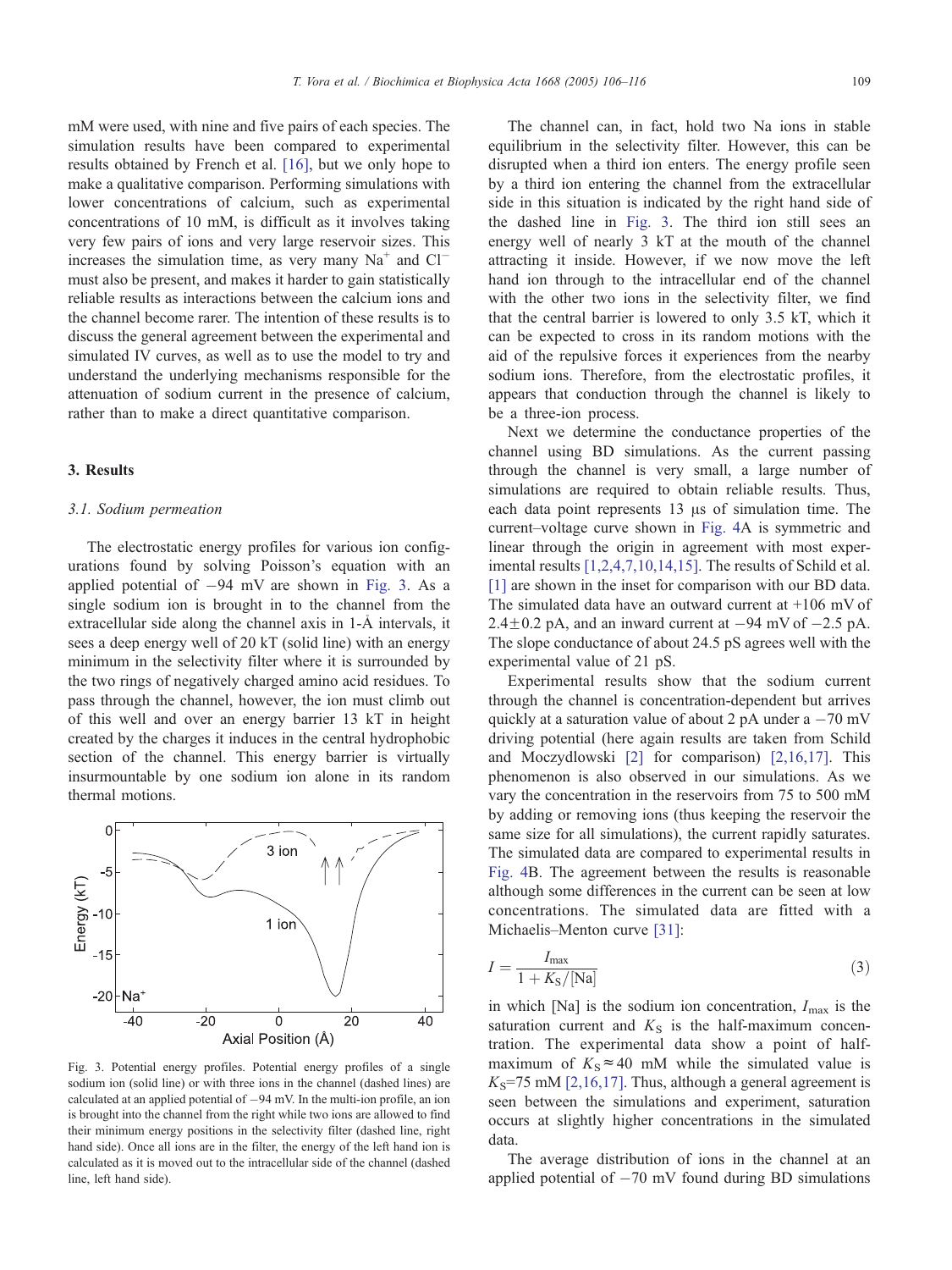<span id="page-4-0"></span>

Fig. 4. Current–voltage and current–concentration relationships. (A) The current–voltage curve was obtained with a symmetric solution of 200 mM NaCl. Each data point represents a 13-us simulation. The inset shows the experimental results obtained under similar conditions by Schild and Moczydlowski [\[2\]](#page-9-0). (B) The current–concentration curve obtained from BD simulations (open circles) is plotted against the experimental data (filled circles) obtained by Schild et al. [\[1\]](#page-9-0) at a driving potential of  $-70$  mV. A Michaelis–Menton curve has been fitted to the simulated data.

is shown in [Fig. 5B](#page-5-0). The channel has been divided into 100 layers and the average number of ions in each layer during the simulation is indicated. There are approximately 2.5 ions in the channel in total, 1.2 ions situated near the outer ring of charges (EEDD ring), 1 ion at the inner ring of charges (DEKA ring) and approximately 0.3 ions near the intracellular helix dipoles. This also suggests that permeation involves three ions. An ion is also usually found in the external vestibule.

The saturation of current at high concentrations can be easily explained by examining the steps required for permeation. Let  $t_1$  (shown in [Fig. 5A](#page-5-0)) be the time taken by an ion to enter the channel while two ions are already occupying the selectivity filter (as this is the equilibrium state). Clearly, this process is accelerated by increasing the number of ions in the reservoirs, that is, at higher concentrations, thereby making this step concentrationdependent. However,  $t_2$ , the time taken by the first ion in the channel to leave the selectivity filter and move across the central part of the channel once the third ion has entered, does not depend on reservoir concentrations. Rather, this time depends on the kinetic energy of the ion and also the repulsive force provided to it by the other ions in the selectivity filter as they exert random motions. Thus, at high concentrations, although  $t_1$  will become very small,  $t_2$  will stay the same and limit the conductance of the channel. That crossing the center of the channel is the rate-limiting step is also suggested in [Fig. 5B](#page-5-0). There are three distinct peaks for the three positions of ions (circles) shown in [Fig. 5A](#page-5-0) illustrating that there is usually an ion present at the external end of the channel as required for conduction. However, there are almost no ions present in the central region of the channel.

#### 3.2. Blockage by calcium ions

Experimental results reveal that calcium, in an extracellular solution, interferes with the normal conduction of sodium ions in the open channel [\[16,17,38–46\].](#page-10-0) It is believed that the presence of calcium obstructs the sodium ions and prevents conduction. Also, with calcium as the only cation in the solution, the conductance of the sodium channel is greatly reduced, so much so that the ratio of the calcium current to the pure sodium current  $(I_{Ca}/I_{Na})<0.01$ [\[21\].](#page-10-0)

We performed BD simulations with calcium and sodium ions in solution under three different conditions. These results are presented in [Fig. 6](#page-6-0) (filled circles), alongside the I–V curve for symmetrical concentrations of 200 mM sodium chloride solutions (open circles). For comparison, the figures also contain an inset of the data collected by French et al. [\[16\]](#page-10-0) under similar conditions. The first set of simulations, shown in [Fig. 6A](#page-6-0), was carried out with an extracellular mixture of 200 mM sodium chloride and 110 mM calcium chloride and an intracellular solution of only 200 mM sodium chloride. We see a large attenuation in the current into the cell. We notice that the current falls to  $0.3\pm0.1$  pA at  $-94$  mV and is reduced to  $1.7\pm0.2$  pA at  $+106$  mV. [Fig. 6B](#page-6-0) represents  $I-V$  results with intracellular sodium and calcium chloride concentrations of 200 mM and 110 mM, respectively, and an extracellular solution of pure 200 mM sodium chloride. This time we see a larger attenuation of the outgoing current from the cell to  $1.7\pm0.2$  pA at +106 mV and a reduction in the incoming current to  $1.8 \pm 0.3$  pA. The final set of results shown in [Fig. 6C](#page-6-0) is current measurements at symmetrical concentration of 200 mM sodium chloride and 110 mM calcium chloride. The intracellular current falls to  $0.3\pm 0.2$  at  $-94$ mV and the extracellular current reduces to  $1.4\pm0.2$  pA as shown in [Fig. 6C](#page-6-0). All of these results are in good agreement with data presented by French et al. [\[16\].](#page-10-0)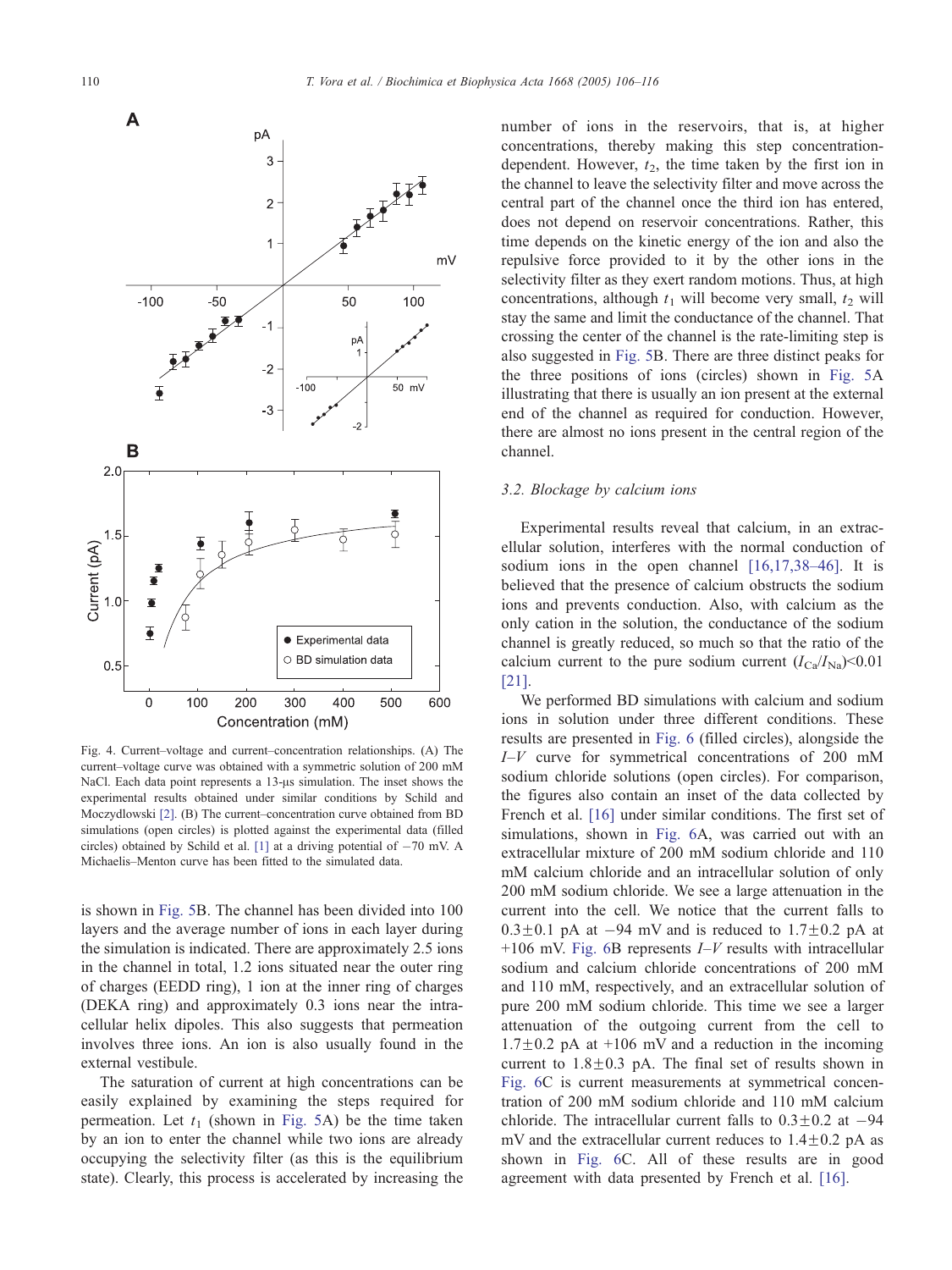<span id="page-5-0"></span>

Fig. 5. Average number of sodium ions in the channel at an applied potential of  $-70$  mV (B). There are three distinct peaks corresponding to the positions shown in (A). The first two peaks on the right are averages of 1.2 ions, the third peak situated at the z coordinate of the inner ring of charges is an average of 1 ion, and the last peak on the intracellular side corresponds to 0.3 ions. These data were calculated over a total simulation period of 1.6  $\mu$ s.

The blockage of sodium currents by calcium ions demonstrated in our simple model can be understood by studying the energy profiles for various ion configurations. The sodium and calcium single- and multi-ion profiles are plotted together in [Fig. 7.](#page-6-0) We notice that for a negative potential of  $-94$  mV the energy well seen by a single incoming calcium ion is much deeper  $(\sim 30 \text{ kT})$ than that seen by a sodium ion as shown in [Fig. 7A](#page-6-0). This is due to the stronger attraction of the divalent ion to the negatively charged residues lining the selectivity filter. This means that calcium ions will be more strongly bound to the selectivity filter region than sodium. This also results in a high energy barrier in the central part of channel which it must surmount if it wants to pass through the channel.

As the selectivity filter is too narrow for ions to pass each other, if a calcium ion enters the selectivity filter, the only way conduction can take place is if it is knocked out of its equilibrium position by other ions. However, in [Fig.](#page-6-0)

7B we show that this is unlikely to occur. If we place one calcium ion in the selectivity filter, and bring another calcium ion into the channel from the right, we see that this second ion is only weakly attracted into the channel by a shallow well in the extracellular vestibule (solid line on right). However, even if a second calcium ion does enter the channel, the first calcium ion sitting in the selectivity filter sees a large energy barrier of 7 kT (lower solid curve) to its left that it must surmount to cross the channel. This barrier is just large enough that we can expect that the calcium ion is unlikely to conduct. Indeed, it is much more likely for the second calcium ion to exit the channel back to the extracellular side than for the first ion to cross the channel.

The resident calcium ion is even less likely to be displaced by an incoming sodium ion. In this case, the sodium ion is again weakly attracted into the channel as indicated by the shallow well in [Fig. 7B](#page-6-0) (dashed line on right). However, for the calcium ion to cross the channel, it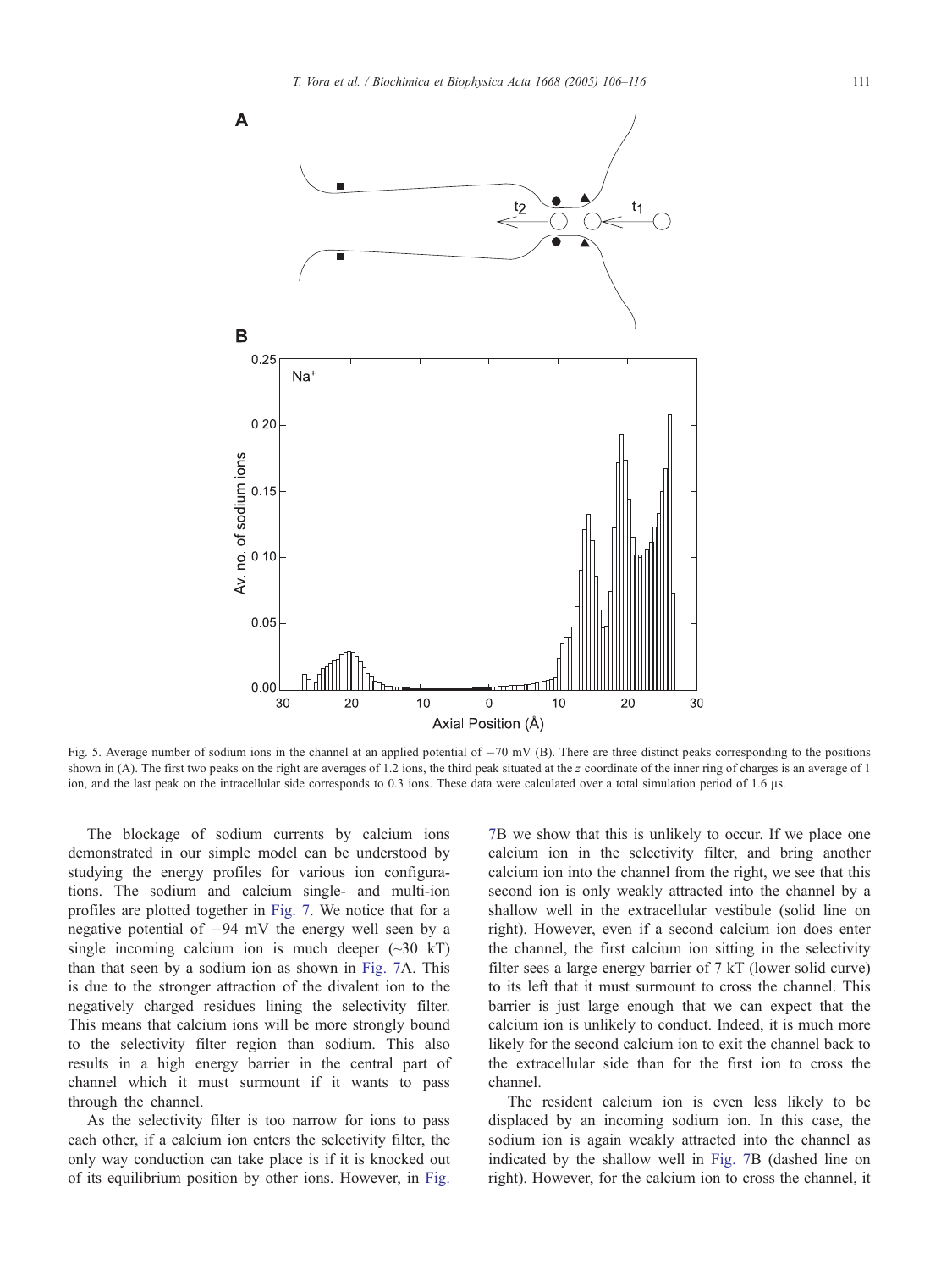<span id="page-6-0"></span>

Fig. 6. Current-voltage curves for mixed solutions of NaCl and CaCl<sub>2</sub>. Open circles represent the current at  $\pm 100$  mV with pure 200 mM symmetric solutions of NaCl reproduced from [Fig. 4A](#page-4-0). These data points were collected over 13  $\mu$ s. Filled circles represent data from the mixed solutions, and each data point represents  $6.4 \mu s$ . Data by French et al. [\[16\]](#page-10-0) are depicted in the inset. (A)  $I-V$  curve obtained with 200 mM NaCl on both sides of the channel, and 110 mM CaCl<sub>2</sub> added to external solution. (B) I–V curve obtained from symmetrical solutions of 200 mM NaCl and 110 mM CaCl<sub>2</sub> added to internal solution. (C)  $I-V$  curve obtained from symmetrical solutions of NaCl and CaCl<sub>2</sub> at 200 and 110 mM, respectively.



Fig. 7. Single- and multi-ion profiles for mixed solutions. (A) Single-ion profile for a calcium (solid line) and a sodium (dashed line) ion in the channel under an applied potential of  $-94$  mV. (B) Multi-ion energy profiles under an applied potential of  $-94$  mV. A calcium ion is placed in the selectivity filter and the energy of either another calcium (solid line, right hand side) or a sodium ion (dashed line, right hand side) is calculated as it is brought into the channel from the extracellular side. The energy required to move the resident calcium ion to the intracellular side of the channel is then calculated with either a second calcium ion in the filter (solid curve, left hand side) or a sodium ion in the filter (dashed curve, left hand side). An applied potential of  $-94$  mV is used throughout.

faces an energy barrier of 12 kT (upper dashed curve) towards its left, which it finds impossible to overcome. The barrier in this case is much larger than when a second calcium ion enters due to the lower Coulomb repulsion between the ions.

We conclude that once an extracellular calcium ion has entered the selectivity filter, it is very unlikely to cross the channel, even with the assistance of incoming ions of either species. Therefore, this channel cannot be expected to conduct ions, and the presence of a single calcium ion in the channel will block the permeation of sodium ions. This explains the large attenuation of current when calcium is present in the extracellular solution.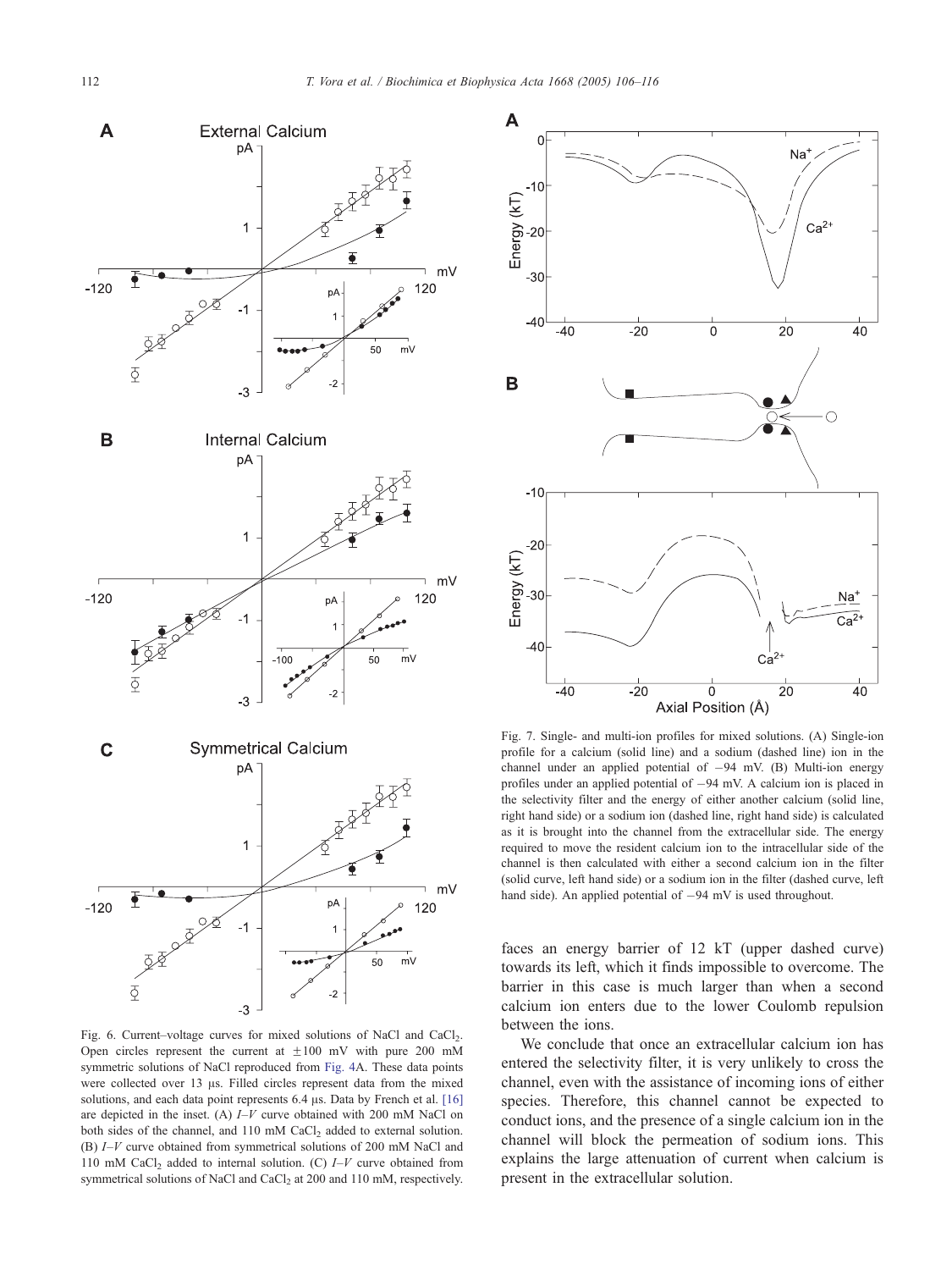On the other hand, an outgoing calcium ion sees a completely different picture, as seen in Fig. 8A. On entering the inner mouth of the channel, it sees an attractive well of only 8 kT followed by an energy barrier of nearly 4.5 kT (solid curve). This attracts the calcium ion only as far as the inner-mouth dipoles, beyond which it faces some resistance. Alternatively, a sodium ion sees an energy well of 23 kT terminating in the selectivity filter (dashed curve). This makes it more likely for a sodium ion to enter the channel before a calcium ion can get in.

When there are two sodium ions present in the selectivity filter (as is usually the equilibrium case, shown in [Fig. 5B](#page-5-0)



Fig. 8. Single- and multi-ion profiles for mixed solutions. (A) Single-ion profile for a calcium (solid line) and a sodium (dashed line) under an applied potential of  $+106$  mV. (B) A multi-ion profile with two sodium ions held fixed at their equilibrium positions in the selectivity filter, calculated under an applied potential of  $+106$  mV. A sodium ion is brought in from the left and the energy required for it to cross into the selectivity filter is calculated (dashed curve, left hand side). The same is done with an incoming calcium ion (solid curve, left hand side). The energy required to move this sodium ion to the extracellular mouth is calculated first with two sodium ions in the filter (dashed curve, right hand side) and then with calcium and sodium ions in the filter (solid curve, right hand side).

and later in [Fig. 9B](#page-8-0)), an intracellular calcium ion sees a large insurmountable energy barrier of 11.6 kT in the central part of the channel, seen in Fig. 8B (solid curve on left). This is due to the image forces it experiences in the narrow channel environment. The energy well that draws it into the channel is not deep enough to bind the calcium ion strongly and therefore it hops in and out between this well and the intracellular reservoir. On entering the channel, an intracellular sodium ion sees a barrier of only 3.7 kT (dashed curve on left). This it can overcome with its own thermal energy and cross into the selectivity filter. This explains why a calcium ion is unsuccessful in completely blocking the outgoing current, and yet its occasional presence in the mouth of the channel attenuates the sodium current to a small extent. Therefore, these energy profiles are successful in explaining why extracellular calcium concentrations cause such a large block, whereas intracellular calcium concentrations only partially reduce the current.

The distribution of ions in the channel with a mixed solution of 200 mM NaCl and 110 mM CaCl<sub>2</sub> in the reservoirs obtained from BD simulations under an applied potential of  $-94$  mV is illustrated in [Fig. 9A](#page-8-0). The large peak in the histogram situated around  $z=18$  Å (filled bars) indicates that a calcium ion remains resident in the selectivity filter and remains there for a long time even as other ions wander in and out of the extracellular vestibule. This was expected from the energy profiles above.

The distribution of ions for a positive potential of  $+106$ mV under the same concentrations discussed above is shown in [Fig. 9B](#page-8-0). It is observed that the second peak of sodium ions at  $z=20$  Å (empty bars) is reduced to half its size from that seen in [Fig. 5B](#page-5-0). This is due to the presence of occasional calcium ions that enter this region from the extracellular side (filled bars). As can be seen from the histogram, no calcium ions are seen inside the channel.

Simulations were also performed with pure 200 mM  $CaCl<sub>2</sub>$  in the reservoirs. In this case no current was seen to pass through the channel. This supports the conclusion that once a calcium ion has entered the channel, it is virtually stuck there. Only very rarely can it surmount the high central barrier, even with the help of another calcium ion.

### 4. Discussion

We have created a simplified model of voltage-gated sodium channels that can reproduce and explain a large variety of experimental data including the current–voltage and current–concentration relationships for sodium ions, as well as the blockage of sodium currents by calcium ions. The model is based on the structure of the KcsA potassium channel, but with a number of modifications made to comply with various experimental and theoretical studies. If we assume that the broad shape of the channel is similar to that of the KcsA potassium channel, then a relatively unique model arises. We find that only a very small range of shapes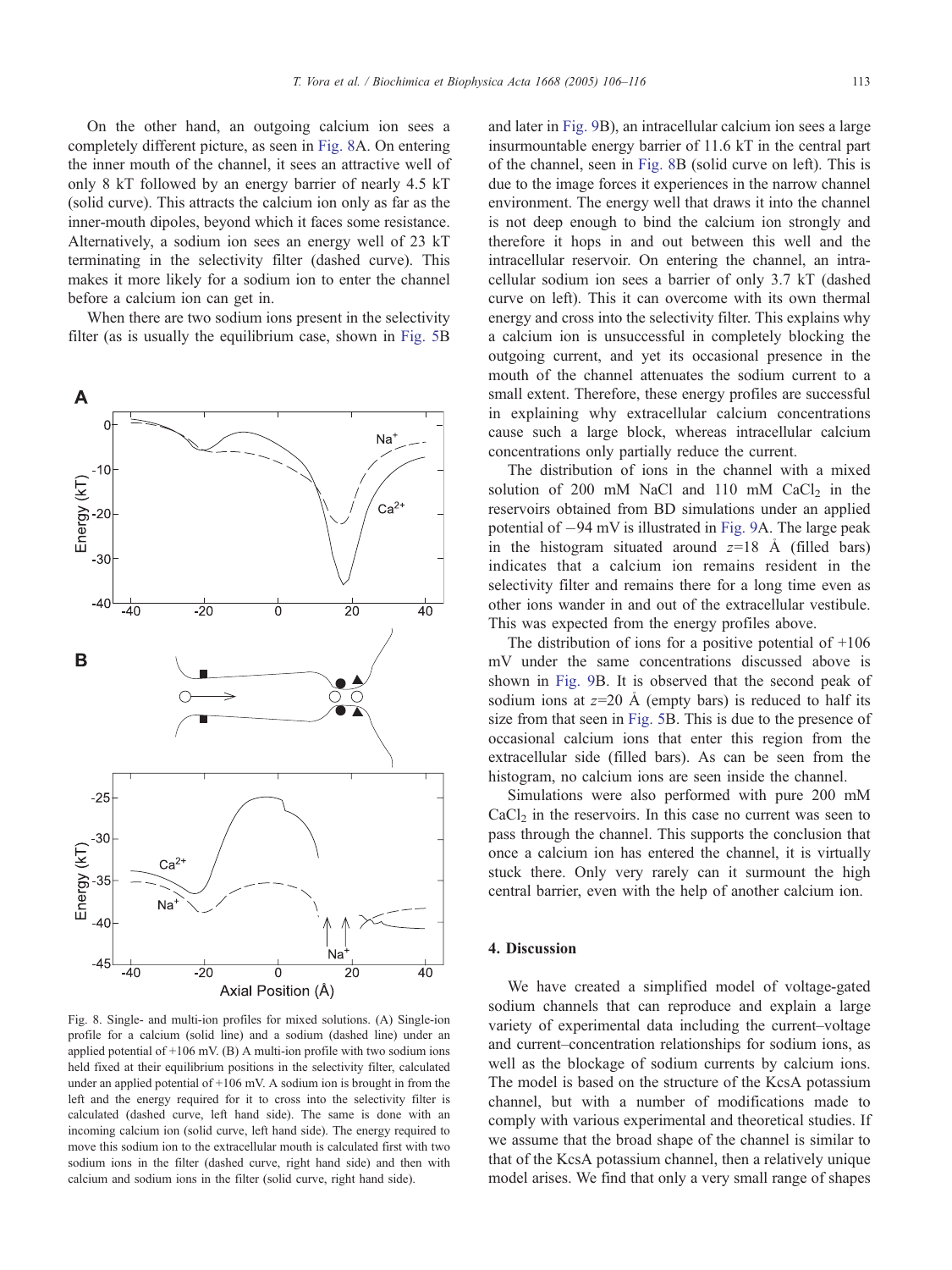<span id="page-8-0"></span>

Fig. 9. Histogram showing the average number of calcium (black) and sodium (white) ions in the channel during a simulation at an applied potential of  $(A)$  -94 mV and (B)  $+106$  mV. These data were calculated over a total simulation period of 1.6  $\mu$ s.

and partial charges can reproduce the experimentally determined properties of the channel.

Sodium permeation is seen to involve at least three ions. The selectivity filter is almost always occupied by two sodium ions, and a third ion entering the channel from the extracellular side is required to kick one of the ions across the central region of the channel. Given that measurements have determined a flux ratio exponent of close to 1 [\[47\],](#page-10-0) and a lower affinity to bind ions than the potassium channel, it may be surprising that we find the channel to always be multiply occupied. However, further reflection shows that this multiple occupancy should not be entirely unexpected. First, sodium ions are clearly less favourably attracted into this channel than potassium ions are into the potassium channel. This can be clearly seen by looking at the single-ion energy profiles. While a single sodium ion is bound by an energy well of around 20 kT in depth in this model ([Fig. 3](#page-3-0)), a potassium ion sees a well of closer to 60 kT in the potassium channel [\[30,31\].](#page-10-0) This would explain the different binding affinities.

A number of lines of argument all suggest multiple occupancy of the channel. First, there are a large number of charged residues lining the selectivity filter, six acidic residues and one basic residue. If fully charged, these residues will exert a very strong electrostatic attraction for cations. Indeed, the only way for the channel to not be able to electrostatically bind multiple sodium ions would be either for four of these to be protonated, or for the structure of the channel to be quite different from that of the KcsA channel such that these residues were much farther from the pore. In either case, it would be hard to explain the influence of mutations to any of these residues if they were not imparting a large electrostatic influence to sodium ions [\[19–](#page-10-0) 21]. Also, we know that calcium ions bind strongly to the channel. If the channel can tightly bind a divalent ion, then it follows that there will also be a large chance that it can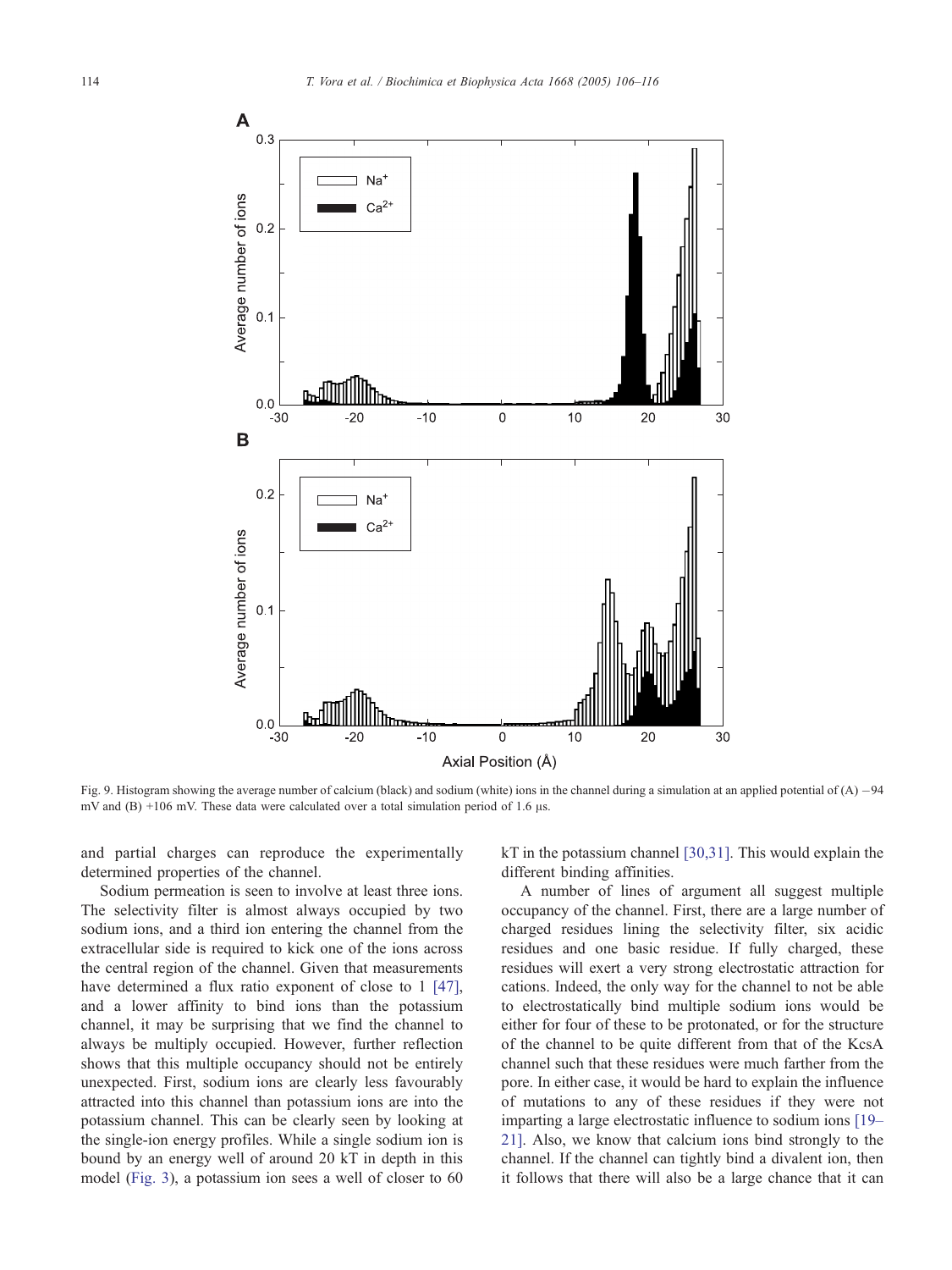<span id="page-9-0"></span>bind two monovalent ions. Indeed, we find the energy wells have to be as deep as shown for this model to correctly reproduce the block of the channel by calcium ions.

All of this, however, seems to conflict with measurements of the flux ratio exponent that find its value to be close to one [\[47\],](#page-10-0) and are often interpreted as implying that the channel is usually occupied by only one ion. In order to settle this issue, we calculated the flux ratio exponent in our simulations with a concentration and applied potential similar to that used in the experimental study. With external and internal sodium concentrations of 400 and 100 mM, respectively, and an applied potential of +65 mV, we find the flux ratio exponent to be  $1.3\pm0.3$ , only slightly higher than the results found by Begenisich and Busath [\[47\].](#page-10-0) Notably, this value is considerably less than the average number of ions in the selectivity filter during the same simulations that was found to be 2.3. These results suggest that some caution needs to be applied when interpreting the meaning of the flux ratio exponent, and one cannot directly equate it to the number of ions in the channel. Indeed, in their original paper, Begenisich and Busath [\[47\]](#page-10-0) state that their results imply that the sodium channel 'appears to act as a multi-ion pore without a large central barrier'.

The fact that the value of the flux ratio exponent is considerably less than the average number of ions in the channel can be understood if we examine the conditions in which the measurements were made. In the studies of Begenisich and Busath [\[47\],](#page-10-0) external sodium concentrations of 440 mM were used. An inspection of the current– concentration curve ([Fig. 3B](#page-3-0)), however, indicates that at this concentration, the current passing through the channel is likely to have saturated [2,16,17]. The influx and efflux of ions used to calculate the flux ratio exponent are related to the applied potential and concentration difference across the channel. However, at large concentrations, the fluxes (at least in one direction) will not be concentration-dependent. Therefore, it is possible that the value of the flux ratio exponent calculated at concentrations where the current for the channel has already saturated will be considerably different than at lower concentrations. Clearly, further work is required to better understand the relationship between the flux ratio exponent and the number of coupled ions in the channel.

We also demonstrate how calcium ions attenuate or block sodium currents. Divalent calcium ions are attracted more strongly to the negatively charged residues in the selectivity filter than sodium ions. Thus, at negative potentials it is harder for calcium ions to leave the channel once they have entered from the extracellular side, and this is very rare even with the aid of other calcium or sodium ions in the channel. With extracellular calcium concentrations, and negative potentials, the calcium ions enter and sit in the channel permanently. Alternatively, at positive potentials, these ions still manage to get into the channel and sit alongside a sodium ion ([Fig. 9B](#page-8-0)), but they are not as strongly bound. They temporarily prevent outgoing sodium ions through by

presenting a higher central barrier, but once they are replaced by a second sodium ion in the filter, the energy barrier for the outgoing sodium ions is reduced and they are able to cross over the central barrier. This effect only reduces the outward current, but does not completely block it. Thus, the block of the channel by calcium ions is seen to be an electrostatic effect, created by the interaction of the permeating ions with the charged residues in the narrow part of the channel. The narrow width of the filter region is also a key element in the blockage of the channel by divalent ions. This prevents sodium ions from moving past the calcium ion once the latter has entered the channel. We also see that when calcium is present in the intracellular solution it does not permanently block the channel, but hinders the sodium current by briefly occupying the intracellular mouth and preventing sodium ions from getting past.

We have assumed a rigid model, treated water as a continuum and only included a few important partial charges. However, despite these gross simplifications, we are able to gain a valuable insight into some of the characteristic processes of the sodium channel. Furthermore, the fact that the model can reproduce the current–voltage curves in sodium and mixed sodium and calcium solution as well as describing the saturation of current at high concentrations and the blockage of currents by divalent ions gives us confidence in the model. The model we have used in our BD simulations is simple, yet it succeeds in explaining most of the functions of this important class of ion channels.

### Acknowledgements

This work was supported by grants from the Australian Research Council and the National Health and Medical Research Council of Australia. Calculations were done on the Linux Cluster LC and the Alpha server SC of the ANU Supercomputer Facility.

#### References

- [1] L. Schild, A. Ravindran, E. Moczydlowski, Zn<sup>2+</sup>-induced subconductance events in cardiac  $Na<sup>+</sup>$  channels prolonged by batachotoxin, J. Gen. Physiol. 97 (1991) 117-142.
- [2] L. Schild, E. Moczydlowski, Permeation of Na<sup>+</sup> through open and  $\text{Zn}^{2+}$ -occupied conductance states of cardiac sodium channels modified by batrachotoxin: exploring ion–ion interactions in a multi-ion channel, Biophys. J. 66 (1994) 654 – 666.
- [3] D.L. Kunze, A.E. Lacerda, D.L. Wilson, A.M. Brown, Cardiac Na currents and the inactivating, reopening, and waiting properties of single cardiac Na channels, J. Gen. Physiol. 86 (1985)  $691 - 719$ .
- [4] A.B. Cachelin, J.E. de Peyer, S. Kokubun, H. Reuter, Sodium channels in cultured cardiac cells, J. Physiol. 340 (1983) 389 – 401.
- [5] J.E. Richmond, D.E. Featherstone, H.A. Hartman, P.C. Ruben, Slow inactivation in human cardiac sodium channels, Biophys. J. 74 (1998) 2945 – 2952.